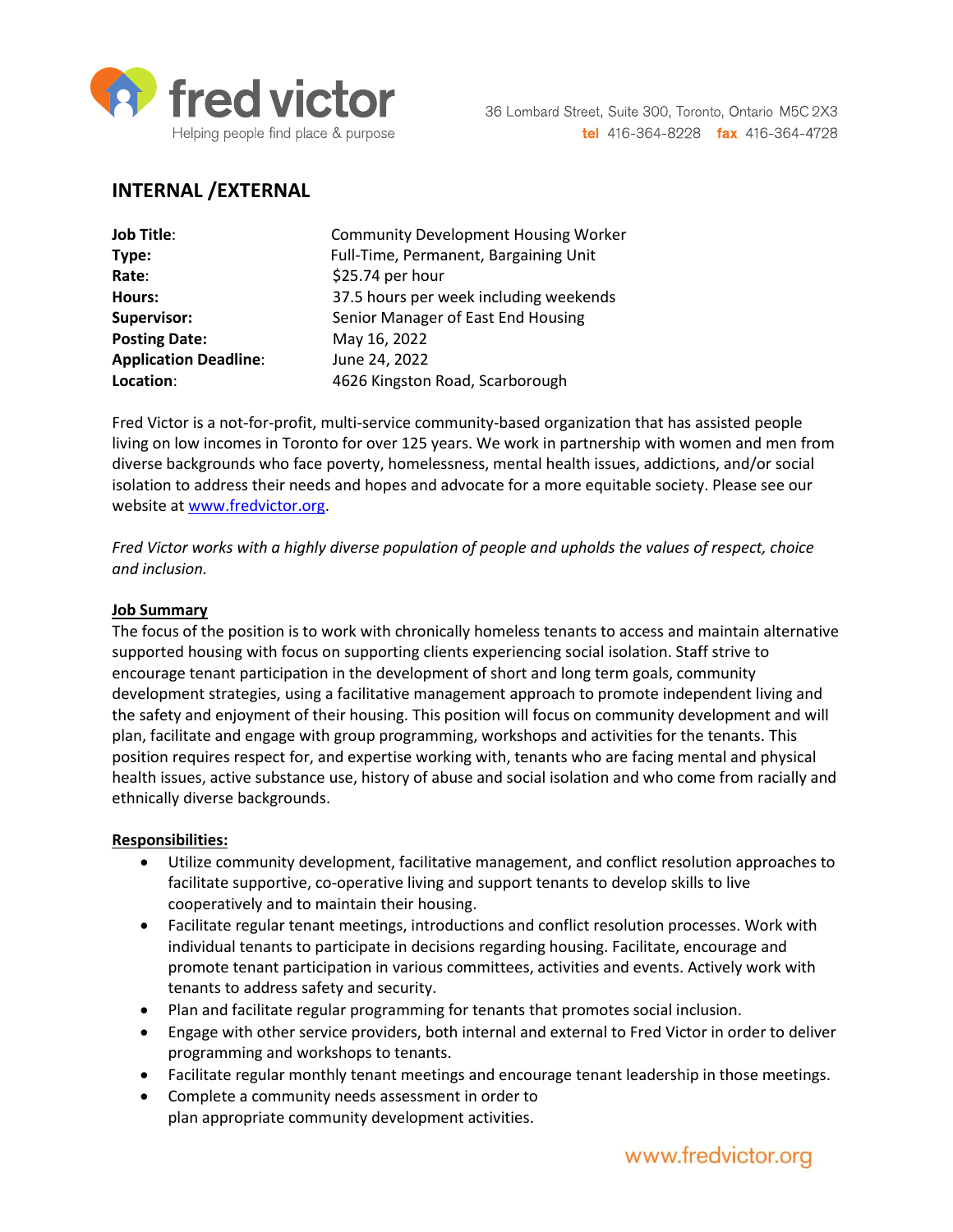

36 Lombard Street, Suite 300, Toronto, Ontario M5C 2X3 tel 416-364-8228 fax 416-364-4728

- Work with tenants who are new to the neighbouhood to assist with community mapping.
- Facilitate, coordinate and evaluate community and committee meetings to identify and address other needs and issues within the community and actively work with the tenant community to develop short and long term housing programming goals, to respond to those needs.
- Deal with housing related issues such as; behaviour, social isolation, mental health, substance use and hygiene by encouraging and supporting tenants to problem solve and to access community resources such as support agencies and other Fred Victor programs and services.
- Use Harm Reduction practices and principles when dealing with housing related issues.
- Identify, intervene in and deescalate crisis situations and work with tenants to develop crisis management skills
- Provide intake, assessment and case management services, utilizing a client-centered, strength-based, harm reduction approach to tenants
- Maintain a caseload of up to 15 low to medium support need tenants
- Work closely with staff from other FV staff in order to provide the best service possible to all and in order to ensure the safety of all.
- Accurately document and report all information in Pirouette and with the relevant parties to an acceptable prescribed standard.
- Communicate and demonstrate appropriate professional boundaries with the tenant community and abide by all organizational policies.
- Maintain statistics as required.
- Answer phones, assist and direct walk-in traffic. Monitor the building and escort trespassers from the property.
- Have knowledge of and be able to use emergency building systems and fire procedures.
- Other duties as negotiated with the Senior Manager of East End Housing.

### **Qualifications:**

- Strong understanding of systems that cause and support homelessness, poverty and discrimination and respect for those realities.
- Strong understanding that people living on low income are a resource to resolve community issues and not the cause of the problem.
- Strong customer service skills.
- Highly developed and proven group facilitation skills.
- Strong commitment to harm reduction, trauma informed, client- centred principles
- Highly developed written and oral communication skills.
- Strong understanding of and experience in community development practices.
- Well-developed conflict resolution and negotiation skills and crisis management skills.
- Ability to work productively within a team setting.
- Strong organizational skills; highly developed ability to prioritize work through short and long term goals and remain flexible.
- Well-developed interpersonal skills that will produce effective, productive and appropriate relationships with the tenants, community, external agencies and staff at Fred Victor.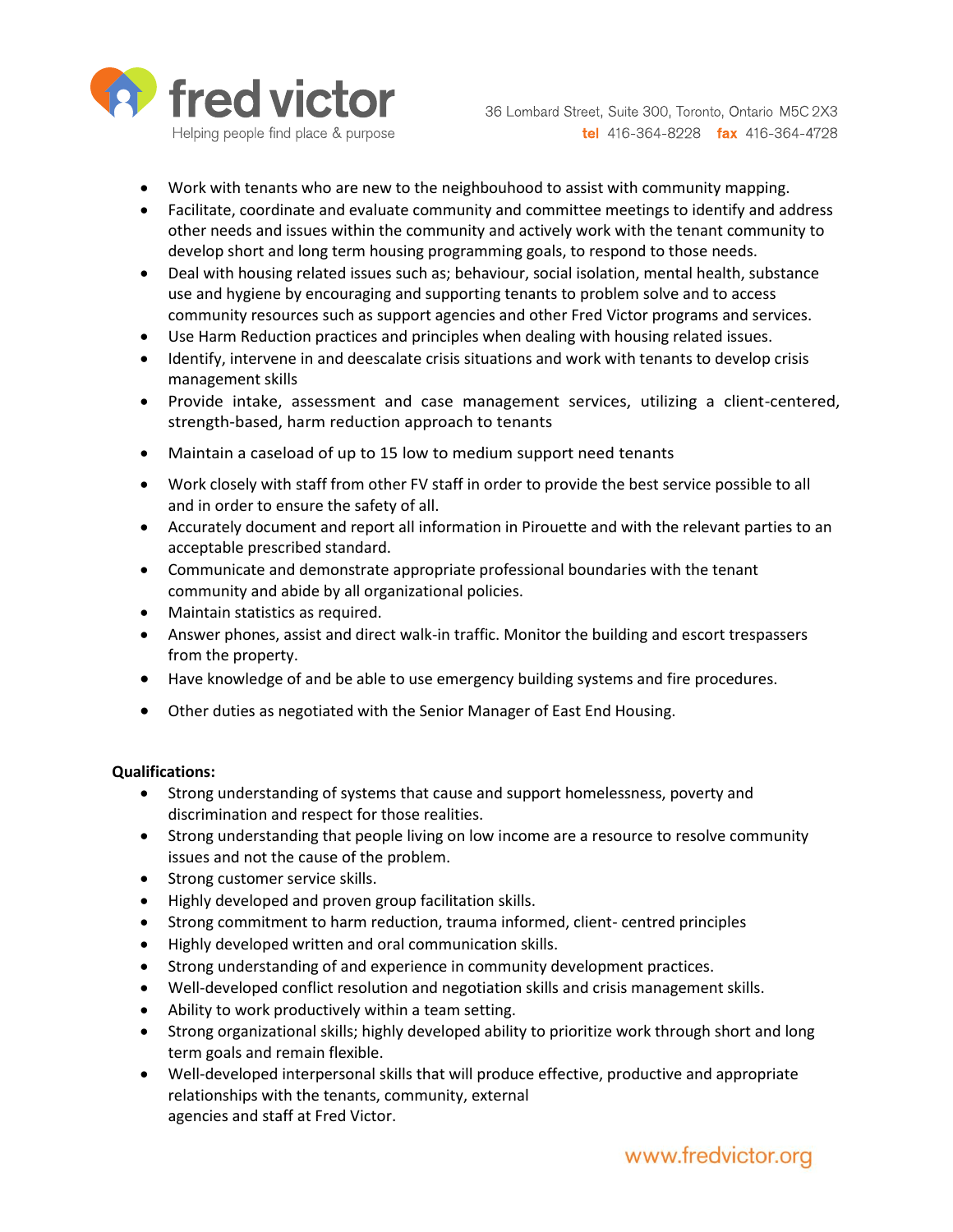

- Proven ability to constructively give and receive feedback.
- Highly developed understanding of and proven ability to communicate appropriate professional boundaries.
- Proven ability to challenge organization, staff and tenant communities in a positive and creative way to effect better service.
- Knowledge of community based resources.
- Experience with and proven responsibility handling money.
- Literacy in Microsoft Office, Pirouette and Arcori (an asset).

### **Working Conditions:**

- There is a likelihood of exposure to unpredictable behavior, unpleasant odors, bodily fluids and pests including bedbugs, mice and cockroaches.
- All employees must expect to be in potentially threatening situations.
- This is stressful and emotionally challenging work that deals with vicarious trauma, grief and compassion fatigue on a regular basis
- Required to travel to Fred Victor's program and administration locations
- Travel will be by public transportation, unless approved to use personal vehicle
- Will be required to work weekends but also could be asked to work mornings, evenings or overnights on occasion in order to provide oversight to the program
- Must be willing to work with pets as many tenants have pets.

### **Application**:

Please submit a resume and cover letter by e-mail no later than **June 24, 2022 by 5:00 PM to:**

## **Maria Nazarova Senior Manager of Kingston Road Housing mnazarova@fredvictor.org**

### **Applicants should quote "Community Development Housing Worker" in the subject line**

### **NO PHONE CALLS OR FAXES**

## **Proof of Covid-19 Vaccinations and a Police Record Check are required by the final candidate(s) prior to hiring.**

*All Internal and External job applicants must declare their vaccination status in their job applications whether they have been fully or partially vaccinated. All candidates offered a position with Fred Victor Centre from September 30, 2021 onward must be fully vaccinated and provide proof of their vaccination as a condition of employment. Fred Victor Centre will comply with its Human Rights obligations and accommodate employees who are legally entitled to accommodation.*

We strive to foster a workplace that reflects the diversity of the community we serve and welcome *applications from all qualified candidates; however, only those selected for an interview will be contacted.*